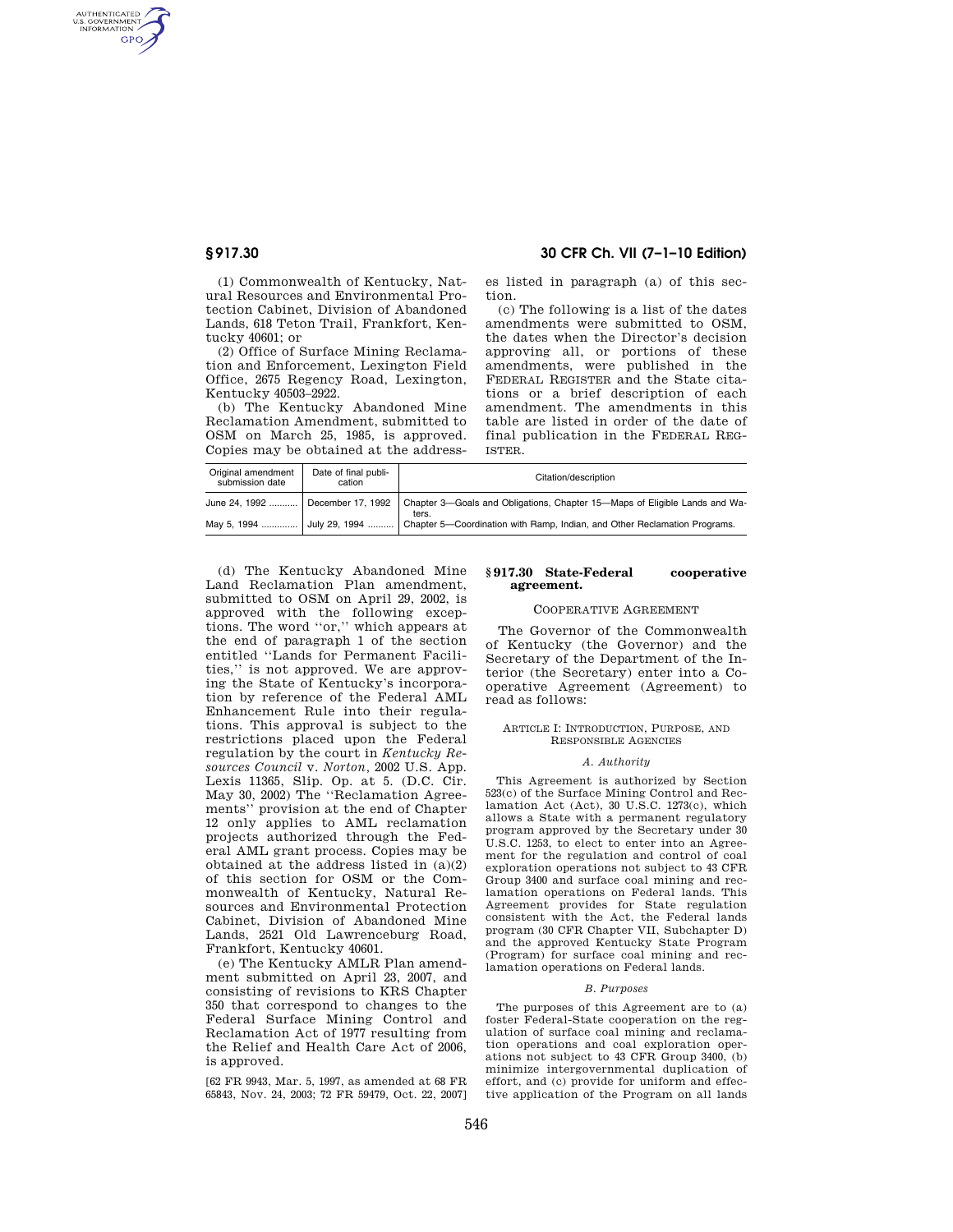## **Surface Mining Reclamation and Enforcement, Interior § 917.30**

in Kentucky in accordance with the Act and the Program.

## *C. Responsible Administrative Agencies*

The Kentucky Natural Resources and Environmental Protection Cabinet (NREPC), acting through the Department for Surface Mining Reclamation and Enforcement (DSMRE), shall be responsible for administering this Agreement on behalf of the Governor. The Office of Surface Mining Reclamation and Enforcement (OSM) shall administer this Agreement on behalf of the Secretary.

## ARTICLE II: EFFECTIVE DATE

After being signed by the Secretary and the Governor, this Agreement shall be effective on October 1, 1998. This Agreement shall remain in effect until terminated as provided for in Article XI.

## ARTICLE III: DEFINITIONS

The terms and phrases used in this Agreement, which are defined in the Act, 30 CFR parts 700, 701 and 740 and defined in the KRS 350 and the rules and regulations promulgated pursuant to that Act, shall have the same meanings as set forth in said definitions. Where there is a conflict between the above referenced State and Federal definitions, the definitions used in the approved State Program will apply except in the case of a term which defines the Secretary's continuing responsibilities under the Act or other laws.

## ARTICLE IV: APPLICABILITY

In accordance with the Federal lands program, the laws, regulations, terms and provisions of the Program are applicable to Federal lands in Kentucky except as otherwise stated in this Agreement, The Act, 30 CFR 740.4 and 745.13 or other applicable Federal laws, Executive Orders or regulations.

Orders and decisions issued by the NREPC in accordance with the Program that are appealable shall be appealed to the reviewing authority in accordance with the Program. Orders and decisions issued by the Secretary or his authorized agents that are appealable shall be appealed to the Department of the Interior's Office of Hearings and Appeals.

#### ARTICLE V: GENERAL REQUIREMENTS

The Governor and the Secretary affirm that they will comply with all provisions of this Agreement.

### *A. Authority of State Agency*

NREPC has and shall continue to have the authority under State law to carry out this agreement.

## *B. Funding*

Upon application by NREPC, and subject to appropriations, OSM will provide the State with funds to defray the costs associated with carrying out its responsibilities under this Agreement as provided in Section 705(c) of the Act and 30 CFR part 735. Such funds will cover the full cost incurred by NREPC in carrying out those responsibilities. The amount of the grant will be determined using the procedures specified in the Federal Assistance Manual Chapter 3–10 and Appendix III.

For purposes of this agreement, actual costs of NREPC's administration of its approved program on Federal lands in accordance with this agreement shall be that percentage of NRECP's total program expenditures during any specific grant period that equals the percentage of Federal lands within all lands under permit in the State of Kentucky for that specific grant period.

If NREPC applies for a grant but sufficient funds have not been appropriated to OSM, OSM and NREPC will meet to decide upon appropriate measures that will insure that mining operations on Federal lands located in Kentucky are regulated in accordance with the approved Program. The NREPC also reserves the right to terminate this agreement should OSM be unable to adequately fund this program.

#### *C. Reports and Records*

NREPC will make annual reports to OSM containing information with respect to compliance with terms of this Agreement pursuant to 30 CFR 745.12(d).

Upon request, NREPC and OSM will exchange information generated under this Agreement, except where prohibited by Federal or State law.

OSM will provide NREPC with a copy of any final evaluation reports prepared concerning State administration and enforcement of this Agreement. NREPC comments on the report will be attached before being sent to the Congress or other interested parties.

#### *D. Personnel*

NREPC shall have the personnel necessary to fully implement this Agreement in accordance with the provision of the Act, applicable regulations, the Federal lands program and the approved Program.

## *E. Equipment and Facilities*

NREPC will assure itself access to equipment, laboratories and facilities to perform all inspections, investigations, studies, tests and analyses that are necessary to carry out the requirements of this Agreement.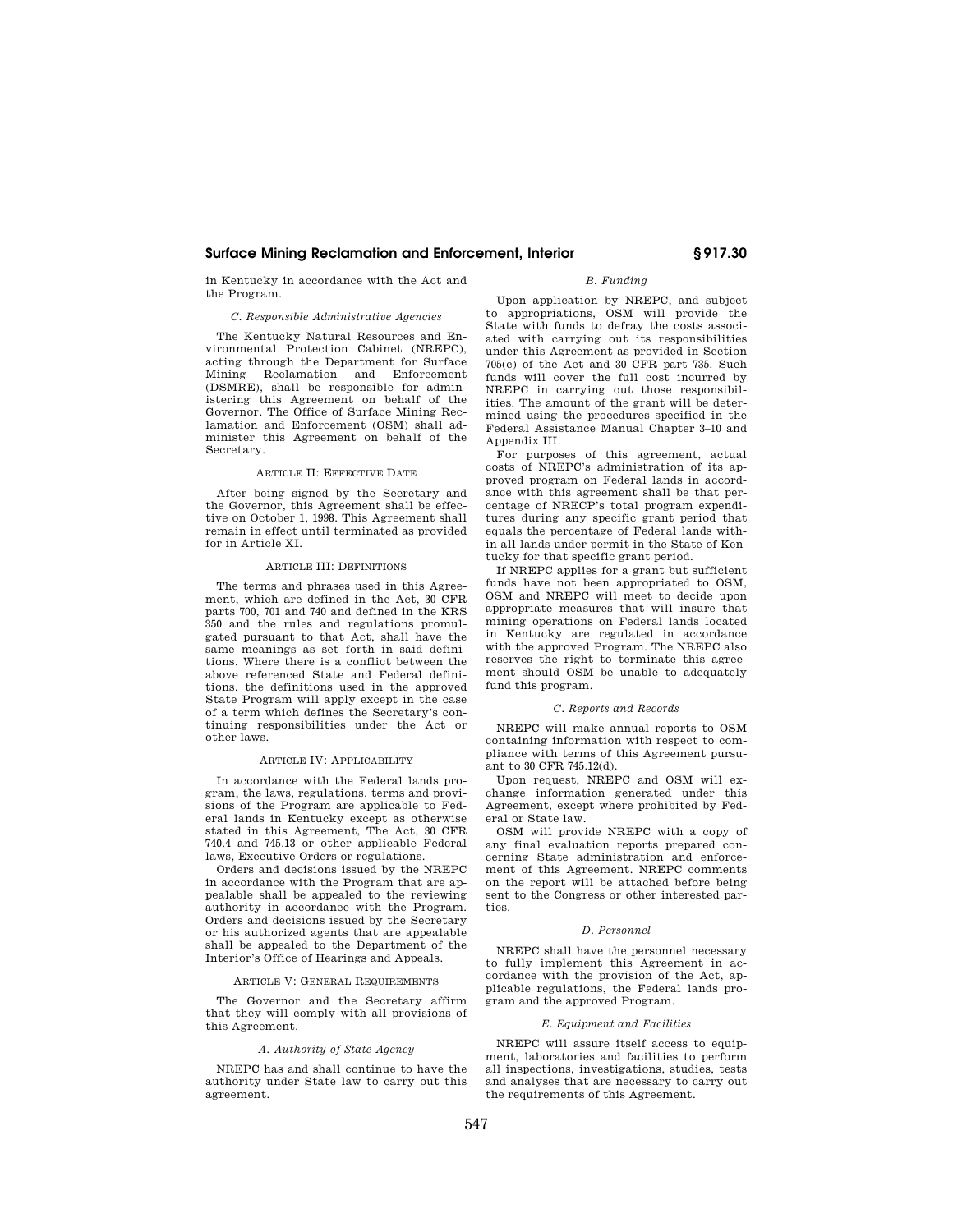#### *F. Permit Application Fees and Civil Penalties*

The amount of the fee accompanying an application for a permit for operations on Federal lands in Kentucky shall be determined in accordance with KRS 350.060 and Federal law. All permit fees and civil penalties collected from operations on Federal lands will be retained by the State. Permit fees shall be considered Program income. Civil penalties shall not be considered Program income. The financial status report submitted to OSM pursuant to 30 CFR 735.26 shall include the amount of fees and civil penalties collected and attributable to Federal lands during the prior State fiscal year.

## ARTICLE VI: REVIEW OF PERMIT APPLICATION PACKAGE

### *A. Responsibilities*

NREPC will assume primary responsibility for the analysis, review, and approval, disapproval, or conditional approval of the permit application component of the permit application package (PAP) required by 30 CFR 740.13 for surface coal mining and reclamation operations in Kentucky on Federal lands. NREPC will assume the responsibilities for review of permit applications to the extent authorized in 30 CFR 740.4 $(c)(1)$ ,  $(2)$ , (3), (4), (6), and (7).

For proposals to conduct surface coal mining operations involving leased Federal coal, OSM is responsible for preparing a mining plan decision document in accordance with 30 CFR 746.13 and obtaining the Secretary's approval.

The Bureau of Land Management (BLM) is responsible for matters concerned exclusively with regulations under 43 CFR Group 3400.

The Secretary reserves the right to act independently of NREPC to carry out responsibilities under laws other than the Act or provisions of the Act not covered by the Program, and in instances of disagreement over the Act and the Federal lands program. The Secretary will make determinations under the Act that cannot be delegated to the State, some of which have been delegated to OSM.

Responsibilities and decisions which can be delegated to NREPC under other applicable Federal laws may be specified in working agreements between OSM and the State with the concurrence of any Federal agency involved and without amendment to this agreement.

#### *B. Permit Application Package*

NREPC shall require an applicant proposing to conduct surface coal mining and reclamation operations on Federal lands to submit a PAP with an appropriate number of copies to NREPC. NREPC will furnish OSM, the Federal land management agency, and

# **§ 917.30 30 CFR Ch. VII (7–1–10 Edition)**

any other agency with jurisdiction or responsibility over Federal lands affected by operations proposed in the PAP with an appropriate number of copies of the PAP. The PAP will be in the form required by NREPC and will include any supplemental information required by OSM, the Federal land management agency, and any other agency with jurisdiction or responsibility over Federal lands affected by operations proposed in the PAP.

At a minimum, the PAP will satisfy the requirements of 30 CFR 740.13(b) and include the information necessary for NREPC to make a determination of compliance with the Program, and for OSM, the appropriate Federal land management agencies, and any other agencies with jurisdiction or responsibilities over Federal lands affected by operations proposed in the PAP to make determinations of compliance with applicable requirements of the Act, the Federal lands program, other Federal laws, Executive Orders, and regulations for which they are responsible.

#### *C. Review Procedures*

NREPC will be the primary point of contact for applicants regarding the review of the PAP for compliance with the Program and State laws and regulations. OSM will review the applicable portions of the PAP for compliance with the non-delegated responsibilities of the Act and for compliance with the requirements of other Federal laws, Executive Orders, and regulations.

OSM and NREPC will develop a work plan and schedule for PAP reviews that comply with the time limitations established by the approved State program, and each agency will designate a person as the Federal lands liaison. The Federal lands liaisons will serve as the primary points of contact between OSM and NREPC throughout the review process. Not later than 45 calendar days after receipt of an administratively complete PAP, unless a different schedule is agreed upon, OSM will furnish NREPC with its review comments on the PAP and specify any requirements for additional data.

OSM and NREPC will coordinate with each other during the review process as needed. NREPC will send to OSM copies of any correspondence with the applicant and any information received from the applicant regarding the PAP.

OSM will send to NREPC copies of all OSM correspondence which may have a bearing on the PAP.

OSM will provide technical assistance to NREPC when requested, and will have access to NREPC files concerning operations on Federal lands. NREPC will keep OSM informed of findings made during the review process which bear on the responsibilities of OSM or other Federal agencies.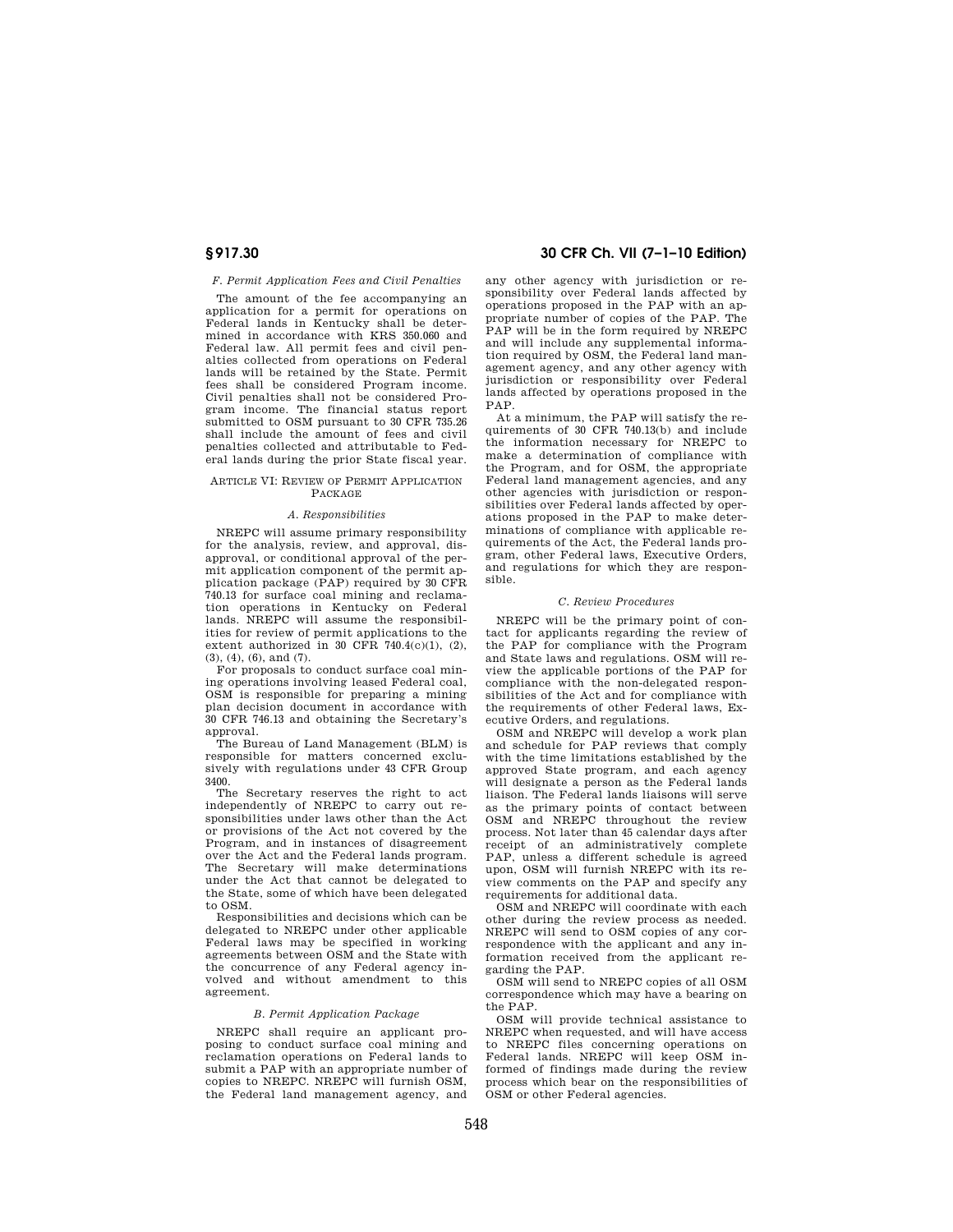## **Surface Mining Reclamation and Enforcement, Interior § 917.30**

## *D. Coordination Between NREPC, OSM, and Other Federal Agencies*

NREPC will, to the extent authorized, consult with the Federal land management agency and BLM pursuant to 30 CFR 740.4(c)(2) and (3), respectively. NREPC will also be responsible for obtaining the comments and determinations of other agencies with jurisdiction or responsibility over the Federal lands affected by the operations proposed in the PAP. NREPC will request all Federal agencies to furnish their findings or any request for additional information to NREPC within 45 calendar days of the date of receipt of the PAP. OSM will, upon request, assist NREPC in obtaining such information.

In accordance with 30 CFR  $745.12(g)(2)$ , where lands containing leased Federal coal are involved, NREPC will provide OSM, in the form specified by OSM in consultation with NREPC, with written findings indicating that each permit application is in compliance with the terms of the regulatory program and a technical analysis of each permit application to assist OSM in meeting its responsibilities under other applicable Federal laws and regulations.

Where leased Federal coal is involved, OSM will consult with and obtain the concurrences of BLM, the Federal land management agency, and any other agency with jurisdiction or responsibility over the Federal lands affected by the operations proposed in the PAP as required to make its recommendation for the Secretary's decision on the mining plan.

Where BLM contacts the applicant in carrying out its responsibilities under 43 CFR Group 3400, BLM will immediately inform NREPC of its actions and provide NREPC with a copy of documentation of all decisions within 5 calendar days.

#### *E. Permit Application Decision and Permit Issuance*

NREPC will prepare a State decision package, including written findings and supporting documentation, indicating whether the PAP is in compliance with the Program. NREPC will make the decision on approval, disapproval, or conditional approval of the permit on Federal lands.

Any permit issued by NREPC will incorporate any lawful terms or conditions imposed by the Federal land management agency, including conditions relating to postmining land use, and will be conditioned upon compliance with the requirements of the Federal land management agency.

NREPC may make a decision on approval, disapproval, or conditional approval of the permit on Federal lands in accordance with the Program prior to the necessary Secretarial decision on the mining plan when leased Federal coal is involved, provided that

NREPC advises the operator in the permit that Secretarial approval of the mining plan must be obtained before the operator may conduct surface coal mining operations on the Federal lease. NREPC will reserve the right to amend or rescind any requirements of the permit to conform with any terms or conditions imposed by the Secretary in the approval of the mining plan.

After making its decision on the PAP, NREPC will send a notice to the applicant, OSM, the Federal land management agencies, and any other agency with jurisdiction or responsibility over Federal lands affected by the operations proposed in the PAP. A copy of the permit and written findings will be provided to OSM upon request.

## *F. Review Procedures for Permit Revisions; Renewals; and Transfer, Assignment, or Sale of Permit Rights*

Any permit revision or renewal for a surface coal mining and reclamation operation on Federal lands will be reviewed and approved, or disapproved, by NREPC after consultation with OSM on whether such revision or renewal constitutes a mining plan modification pursuant to 30 CFR 746.18. OSM will inform NREPC within 10 calendar days of receiving a copy of a proposed permit revision or renewal, whether the permit revision or renewal constitutes a mining plan modification.

Transfer, assignment, or sale of permit rights on Federal lands shall be processed in accordance with the Program and 30 CFR 740.13(e).

### ARTICLE VII: INSPECTIONS

NREPC will conduct inspections of all surface coal mining and reclamation operations on Federal lands, in accordance with 30 CFR 740.4(c)(5) and the Program and prepare and file inspection reports in accordance with the Program. NREPC, subsequent to conducting any inspection pursuant to 30 CFR 740.4(c)(5), and in a timely fashion which will not exceed 45 calendar days, will file with OSM's Lexington Field Office a legible copy of the completed State inspection report.

NREPC will be the point of contact and primary inspection authority in dealing with the operator concerning operations and compliance with the requirements covered by this Agreement, except as described hereinafter. Nothing in this Agreement will prevent inspections by authorized Federal or State land management agencies for purposes other than those covered by this Agreement. The Department of the Interior acting through OSM, the Federal land management agency or any other agency with jurisdiction or responsibility over Federal lands to be affected under the proposed PAP, may conduct any inspections necessary to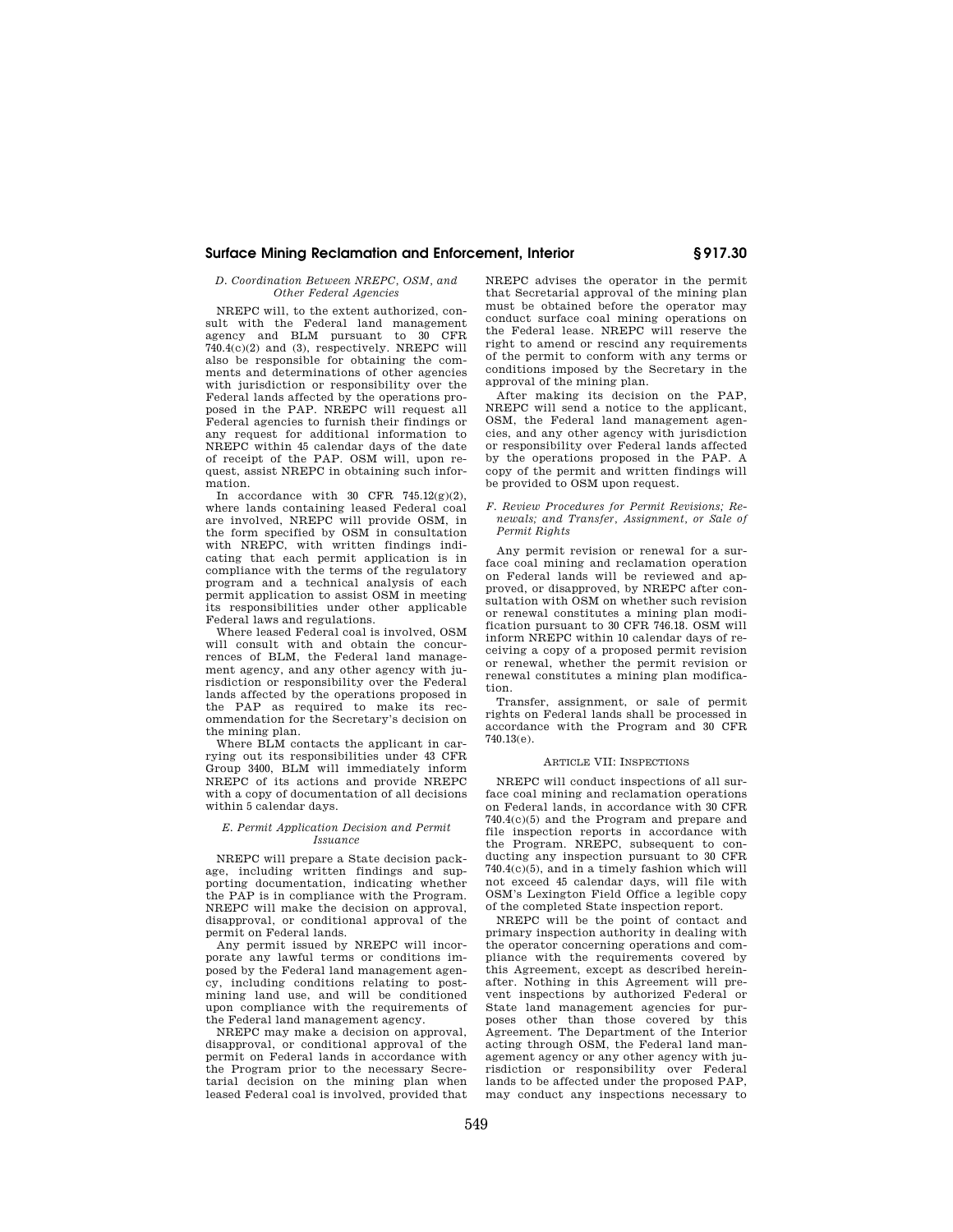comply with obligations under 30 CFR parts 842 and 843 and any laws other than the Act.

OSM will give NREPC reasonable notice of its intent to conduct an inspection under 30 CFR 842.11 in order to provide NREPC inspectors with an opportunity to accompany OSM inspectors. When OSM is responding to a citizen complaint of an imminent danger to the public health and safety, or of significant, imminent environmental harm to land, air or water resources pursuant to 30 CFR 842.11(b)(1)(ii)(c), it will contact NREPC and provide the opportunity for a joint Federal/ State inspection. Inability of NREPC to make an immediate joint inspection will not be cause for OSM to delay a Federal inspection where a citizen has alleged, and OSM has reason to believe, that an imminent danger to the public health and safety, or significant, imminent environmental harm to land, air or water resources exists. All citizen complaints which do not involve an imminent danger or significant, imminent environmental harm will be referred to NREPC for action in accordance with OSM regulations, policies, and procedures.

#### ARTICLE VIII: ENFORCEMENT

NREPC will have primary enforcement authority under the Act concerning compliance with the requirements of this Agreement and the Program in accordance with 30 CFR  $740.4(c)(5)$ . Enforcement authority given to the Secretary under other Federal laws and Executive Orders including, but not limited to, those listed in Appendix A (attached) is reserved to the Secretary.

During any joint inspections by OSM and NREPC, NREPC will have primary responsibility for enforcement procedures including issuance of orders of cessation, notices of violation, and assessment of penalties. NREPC will inform OSM prior to issuance of any decision to suspend or revoke a permit on Federal lands.

During any inspection made solely by OSM or any joint inspection where NREPC and OSM fail to agree regarding the propriety of any particular enforcement action, OSM may take any enforcement action necessary to comply with 30 CFR parts 843, 845, and 846. Such enforcement action will be based on the standards in the Program, the Act, or both, and will be taken using the procedures and penalty system contained in 30 CFR parts 843, 845, and 846.

NREPC and OSM will within 5 calendar days notify each other of all violations of applicable laws, regulations, orders, or approved mining permits subject to this Agreement, and of all actions taken with respect to such violations.

Personnel of NREPC and OSM will be mutually available to serve as witnesses in enforcement actions taken by either party.

# **§ 917.30 30 CFR Ch. VII (7–1–10 Edition)**

This Agreement does not affect or limit the Secretary's authority to enforce violations of Federal laws other than the Act.

#### ARTICLE IX: BONDS

NREPC and the Secretary will require each permittee who conducts operations on Federal lands to submit a performance bond payable to the State of Kentucky for an amount adequate to cover the operator's responsibilities under the Act and Program. Such performance bond will be conditioned upon compliance with all requirements of the Act, the Program, State rules and regulations, and any other requirements imposed by the Department of the Interior. Such bond will state on its face that in the event the Federal Lands Cooperative Agreement between Kentucky and the U.S. Department of the Interior is terminated, the portion of the bond covering the Federal lands increment(s) shall be assigned to the United States. The bond shall also state that if subsequent to the forfeiture of the bond, the Cooperative Agreement is terminated, any unspent or uncommitted proceeds of the portion of the bond covering the Federal lands increment(s) shall be assigned to and forwarded to the United States. NREPC will advise OSM within 30 calendar days of any adjustments to the performance bond made pursuant to the Program.

Prior to releasing the permittee from any obligation under such bond for surface coal mining operations involving leased Federal coal, NREPC will obtain the concurrence of OSM. OSM concurrence will include coordination with the Federal land management agency and any other agency with jurisdiction or responsibility over Federal lands affected by the surface coal mining and reclamation operation.

Submission of a performance bond does not satisfy the requirements for a Federal lease bond required by 43 CFR Subpart 3474 or lessee protection bond required in addition to a performance bond, in certain circumstances, by Section 715 of the Act. Where Federal lease bonds or protections are required, OSM or the appropriate Federal agency is responsible for the collection and maintenance of such bonds.

ARTICLE X: DESIGNATING AREAS UNSUITABLE FOR ALL OR CERTAIN TYPES OF SURFACE COAL MINING AND RECLAMATION OPERATIONS AND ACTIVITIES, VALID EXISTING RIGHTS (VER), AND COMPATIBILITY DETERMINA-**TIONS** 

### *A. Unsuitability Petitions*

1. Authority to designate Federal lands as unsuitable for mining pursuant to a petition is reserved to the Secretary.

2. When either NREPC or OSM receives a petition to designate land areas unsuitable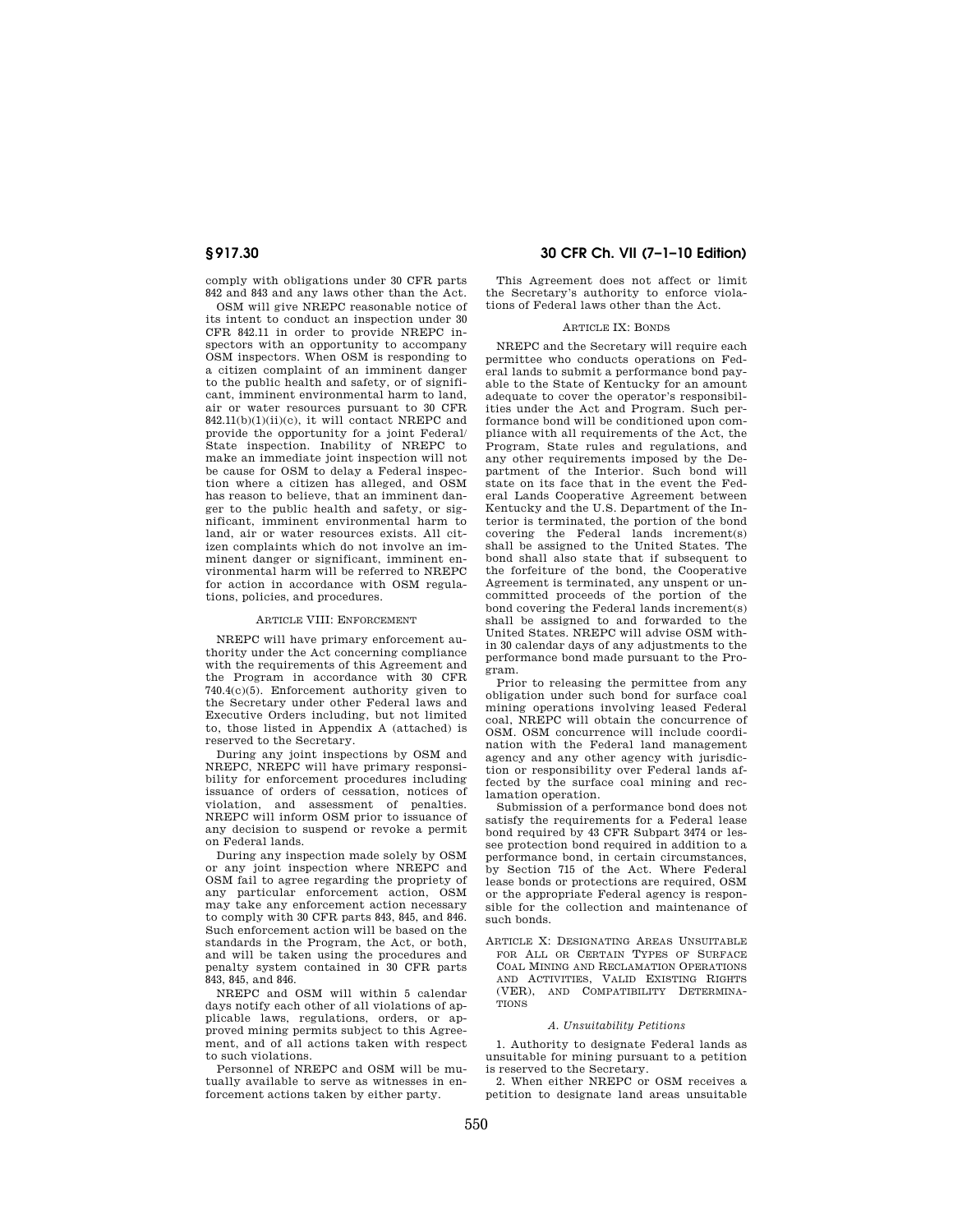## **Surface Mining Reclamation and Enforcement, Interior § 917.30**

for all or certain types of surface coal mining operations that could impact adjacent Federal or non-Federal lands pursuant to Section 522(c) of the Act, the agency receiving the petition will notify the other agency of receipt within 5 calendar days and of the anticipated schedule for reaching a decision, and request and fully consider data, information and recommendations of the other agency. OSM will coordinate with the Federal land management agency and any other agency with jurisdiction or responsibility over Federal lands within or adjacent to the petition area and will solicit comments from these agencies.

#### *B. VER and Compatibility Determinations*

The following actions will be taken when requests for determinations of VER pursuant to Section 522(e)(1) or (2) of the Act or for determinations of compatibility pursuant to Section 522(e)(2) of the Act are received:

1. For Federal lands where proposed operations are prohibited or limited by Section 522(e)(1) or (2) of the Act and 30 CFR 761.11(a) or (b), OSM will make the VER determination.

2. OSM will process requests for determinations of compatibility under Section 522(e)(2) of the Act and 30 CFR 761.11(b) and 761.12(c).

## ARTICLE XI: TERMINATION OF COOPERATIVE AGREEMENT

This Agreement may be terminated by the Governor or the Secretary under the provisions of 30 CFR 745.15.

#### ARTICLE XII: REINSTATEMENT OF COOPERATIVE AGREEMENT

If this Agreement has been terminated in whole or in part, it may be reinstated under the provisions of 30 CFR 745.16. The Secretary reserves the powers and authority specified in 30 CFR 745.13.

#### ARTICLE XIII: AMENDMENT OF COOPERATIVE AGREEMENT

This Agreement may be amended by mutual agreement of the Governor and the Secretary in accordance with 30 CFR 745.14.

## ARTICLE XIV: CHANGES IN STATE OR FEDERAL STANDARDS

The Secretary or NREPC may, from time to time, promulgate new or revised performance or reclamation requirements or enforcement and administrative procedures. Each party will, if it determines it to be necessary to keep this Agreement in force, change or revise its regulations or request necessary legislative action.

Such changes will be made under the procedures of 30 CFR part 732 for changes to the Program and under the procedures of Section 501 of the Act for changes to the Federal lands program.

NREPC and OSM will provide each other with copies of any changes to their respective laws, rules, regulations, policy statements, guidelines or standards pertaining to the enforcement and administration of this Agreement.

#### ARTICLE XV: CHANGES IN PERSONNEL AND **ORGANIZATION**

Each party to this Agreement will notify the other, when necessary, of any changes in personnel, organization and funding, or other changes that may affect the implementation of this Agreement to ensure coordination of responsibilities and facilitate cooperation.

### ARTICLE XVI: RESERVATION OF RIGHTS

This Agreement will not be construed as waiving or preventing the assertion of any rights in this Agreement that the State or the Secretary may have under laws other than the Act or their regulations, including but not limited to those listed in appendix A. Dated: August 18, 1998.

Paul E. Patton, *Commonwealth of Kentucky.* 

Dated: September 24, 1998.

Bruce Babbitt, *Secretary of the Interior.* 

#### APPENDIX A

1. The Federal Land Policy and Management Act, 43 U.S.C. 1701 *et seq.,* and implementing regulations.

2. The Mineral Leasing Act of 1920, 30 U.S.C. 181 *et seq.,* and implementing regulations, including 43 CFR part 3480.

3. The National Environmental Policy Act of 1969, 42 U.S.C. 4321 *et seq.,* and implementing regulations, including 40 CFR part 1500.

4. The Endangered Species Act, 16 U.S.C. 1531 *et seq.,* and implementing regulations, including 50 CFR part 402.

5. The Fish and Wildlife Coordination Act, as amended, 16 U.S.C. 661 *et seq.,* 48 Stat. 401.

6. The Bald and Golden Eagle Protection Act of 1940, as amended, 16 U.S.C. 668–668d, and implementing regulations.

7. The Migratory Bird Treaty Act, as amended, 16 U.S.C. 701–718h *et seq.* 

8. The National Historic Preservation Act of 1966, 16 U.S.C. 470 *et seq.,* and implementing regulations, including 36 CFR part 800.

9. The Clean Air Act, 42 U.S.C. 7401 *et seq.,*  and implementing regulations.

10. The Federal Water Pollution Control Act, 33 U.S.C. 1251 *et seq.,* and implementing regulations.

11. The Resource Conservation and Recovery Act of 1976, 42 U.S.C. 6901 *et seq.,* and implementing regulations.

12. The Reservoir Salvage Act of 1960, amended by the Preservation of Historical